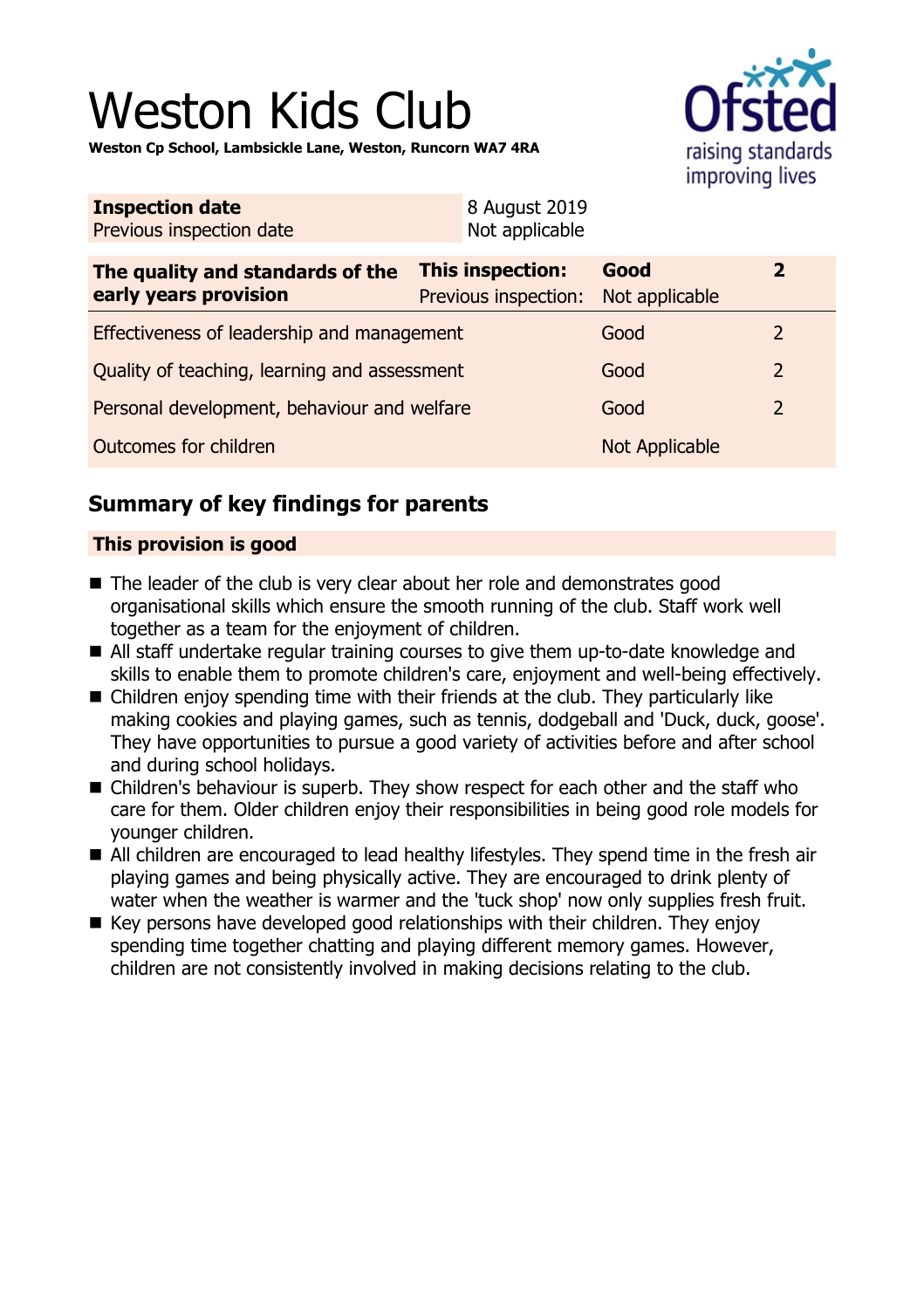# **What the setting needs to do to improve further**

## **To further improve the quality of the early years provision the provider should:**

 $\blacksquare$  involve children more in making decisions about the club.

## **Inspection activities**

- $\blacksquare$  The inspector had discussions with the provider about her leadership and the activities provided for children.
- The inspector sampled relevant documentation, including policies and procedures and information for parents.
- The inspector viewed different areas of the club used for children's activities.
- The inspector looked at comments from a number of parents and took account of their views.
- The inspector observed the interaction between the staff and children, and assessed the quality of their interactions during activities.

#### **Inspector** Liz Grocott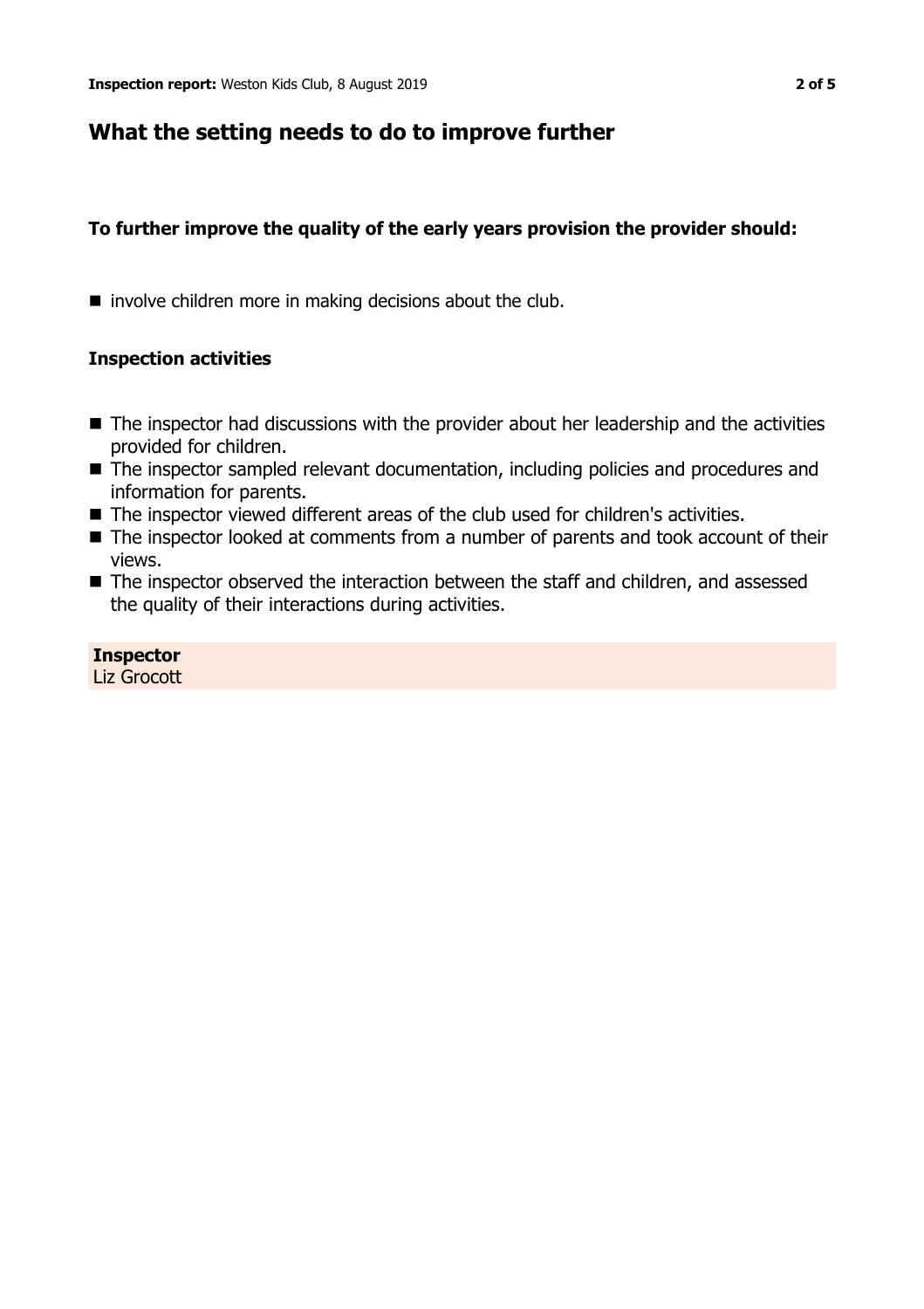# **Inspection findings**

## **Effectiveness of leadership and management is good**

Safeguarding is effective. Staff make sure children can access all activities freely, indoors and outdoors, without any restriction. Staff do not need to escort children between areas because an electronic communication system between staff is used to keep children safe. Parents are exceptionally complimentary about the club. The 'Parent Zone' application allows them to see directly how their children spend their time. It is also one of the methods used by parents and staff to communicate information about the children. Parents comment on the brilliant communication, security, safety and variety of activities. They also comment that staff are very friendly, welcoming and professional. Staff have a good understanding of how to protect children and are aware of the signs and symptoms that may indicate children are at risk of harm. They are aware of specific issues in the immediate area that could affect children. Regular support from leaders ensures staff coaching and development opportunities are provided regularly.

## **Quality of teaching, learning and assessment is good**

Staff provide a variety of out-of-school activities that wrap around the school day. This provides a good balance to children's structured learning. Good communication between staff, parents and schools that children attend, means everyone is kept up to date on any pertinent information about the children. Staff at the club make sure they know what topics younger children are being taught in school. They keep this information in mind when they plan activities and outings in holiday time. During the school holidays, club staff provide a variety of craft activities, such as baking. They also take children out on day trips to farms and local theme parks. Children talk excitedly about the different rides they have been on and how delicious their home-made cookies are. They say they enjoy playing football, basketball, climbing and making a 'pirate ship' out of large wooden blocks.

### **Personal development, behaviour and welfare are good**

Children attending the club are confident, relaxed and appear happy. Even the youngest children understand about turn taking. When they want to play in the sand, water or take part in a craft activity, they know that by putting their name on the board, they will be given a turn when there is space. They follow rules in the outdoor area that they know are there to keep them safe. For instance, they know that when the sun is out, they must apply sun cream and play under the trees where there is shade to protect their skin. The youngest children enjoy playing with their siblings, taking part in the same activities. Groups of children use the wooded area to create their own imaginative play. They demonstrate kindness and patience towards younger children who ask if they can join in. Children spend sustained periods of time engaged with activities. For example, they sit and use white coloured pencils to draw 'secret' pictures and then use different-coloured pencils to go over their white drawings to reveal the true picture.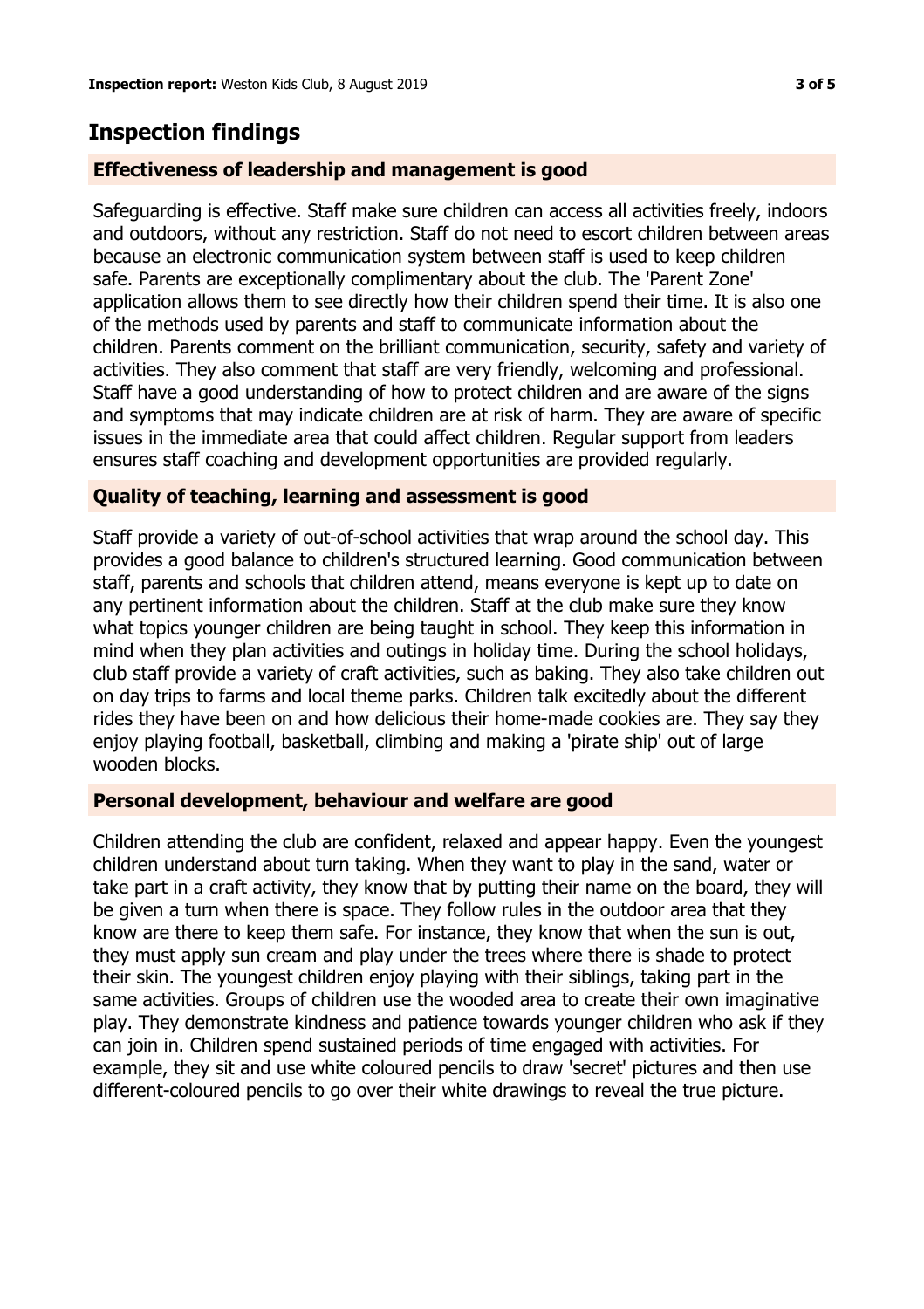# **Setting details**

| Unique reference number                             | EY549309                                                                             |  |
|-----------------------------------------------------|--------------------------------------------------------------------------------------|--|
| <b>Local authority</b>                              | Halton                                                                               |  |
| <b>Inspection number</b>                            | 10106855                                                                             |  |
| <b>Type of provision</b>                            | Childcare on non-domestic premises                                                   |  |
| <b>Registers</b>                                    | Early Years Register, Compulsory Childcare<br>Register, Voluntary Childcare Register |  |
| Day care type                                       | Out-of-school day care                                                               |  |
| Age range of children                               | $3 - 12$                                                                             |  |
| <b>Total number of places</b>                       | 44                                                                                   |  |
| Number of children on roll                          | 262                                                                                  |  |
| Name of registered person                           | Kids Club Group Limited                                                              |  |
| <b>Registered person unique</b><br>reference number | RP549308                                                                             |  |
| Date of previous inspection                         | Not applicable                                                                       |  |
| <b>Telephone number</b>                             | 01928576328                                                                          |  |

Weston Kids Club registered in 2007 and re-registered under Kids Group Limited in 2017, following a change to the legal entity of ownership. The club is one of three currently owned and managed by the provider. The club employs nine members of childcare staff, all of whom hold playwork qualifications. The club opens from Monday to Friday during term time. Sessions are from 7.45am until 9am and 3pm until 6pm. The holiday club operates during some school holidays from 7.45am until 6pm.

This inspection was carried out by Ofsted under sections 49 and 50 of the Childcare Act 2006 on the quality and standards of provision that is registered on the Early Years Register. The registered person must ensure that this provision complies with the statutory framework for children's learning, development and care, known as the early years foundation stage.

Any complaints about the inspection or the report should be made following the procedures set out in the quidance *Complaints procedure: raising concerns and making* complaints about Ofsted, which is available from Ofsted's website: www.ofsted.gov.uk. If you would like Ofsted to send you a copy of the guidance, please telephone 0300 123 4234, or email [enquiries@ofsted.gov.uk.](mailto:enquiries@ofsted.gov.uk)